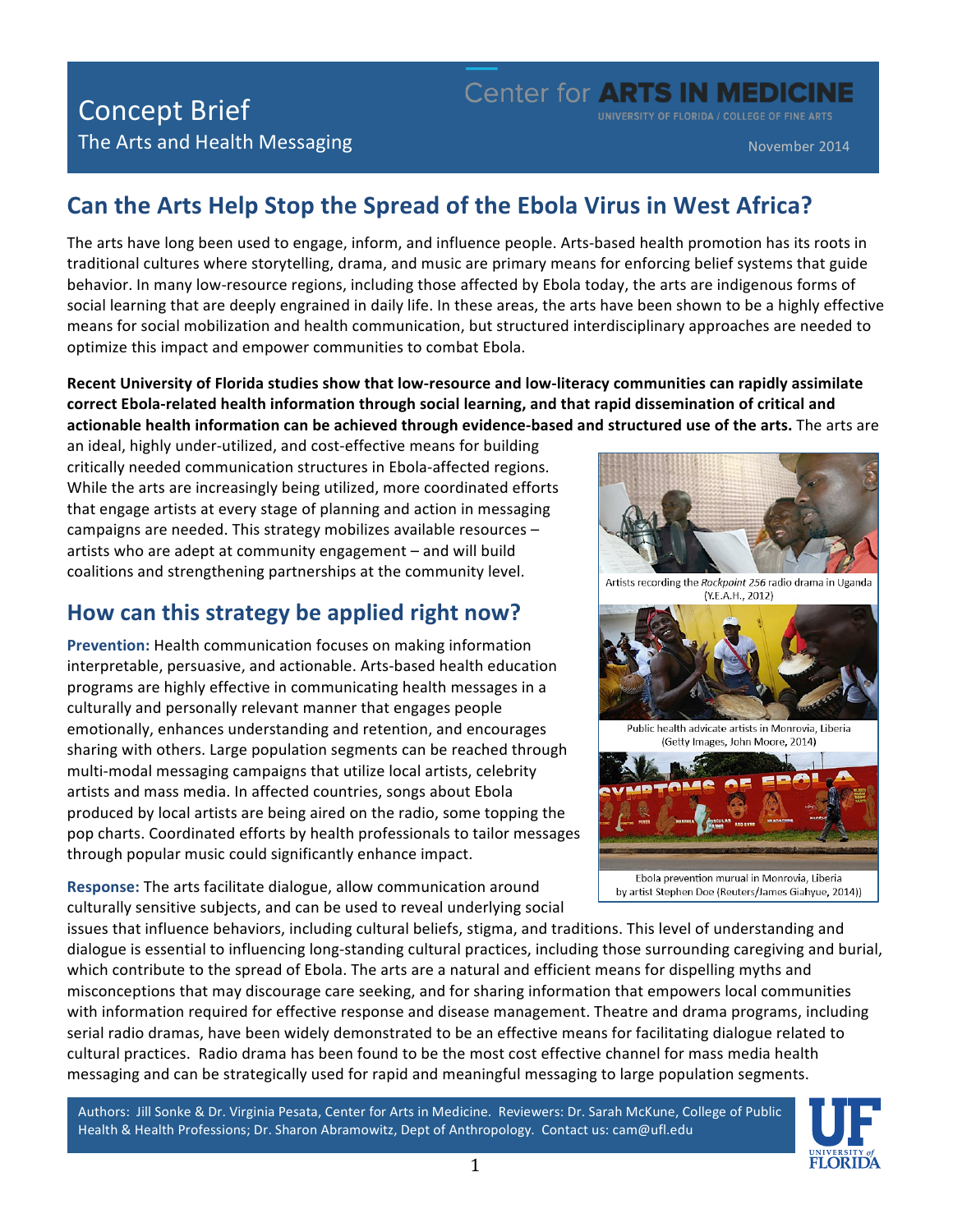# Concept Brief **Example 2018** Center for **ARTS IN MEDICINE**

UNIVERSITY OF FLORIDA / COLLEGE OF FINE ARTS

The Arts and Health Messaging

November 2014

### **Key Study Findings**

The UF Center for Arts in Medicine has undertaken a set of studies focused on use of the arts in public health. Key findings in this brief are derived from a systematic review of literature investigating use of the arts in public health in low-resource and low-literacy regions and studies undertaken, in partnership with Makerere University, in Uganda in 2014. These studies include in-depth interviews with public health leaders and artists working in public health. Our findings align with those of a major systematic review published recently by the U.S. Department of Health and Human Services, which defines four key components of effective health messaging programs: 1) tailoring the message; 2) targeting messages to audience segments; 3) using narratives; and 4) framing messages. Our findings define six key concepts that can guide effective use of the arts for small and large scale health messaging, and are guiding the development of our *Framework for Using the* Arts for Health Messaging (see page 3).

## The Arts and Health Messaging

The arts:

- $\Box$  Engage people emotionally
- $\Box$  Focus and clarify messages
- ❏ Facilitate dialogue
- $\Box$  Generate interest and excitement

Effective arts-based health messaging programs are:

- ❏ Evidence-based
- ❏ Highly structured
- $\Box$  Culturally and personally relevant
- ❏ Interdisciplinary

Effective arts-based health messaging programs:

- $\Box$  Reach large audiences
- $\Box$  Increase information retention and dissemination
- $\Box$  Facilitate behavior change

#### *1. Effective arts-based health messaging programs are*

*multi-modal, highly structured, and interdisciplinary*. Programs shown to have significant impacts on health literacy and behavior change are built on structured interdisciplinary collaborations between governmental agencies, non-governmental public health and community organizations, and artists or arts organizations. Arts and public health partnerships are highly synergistic, and arts-based health messaging campaigns are most effective when designed within a comprehensive set of messaging modalities, or a multi-modal approach. Indepth program planning, leadership and oversight from public health partners are crucial.

2. Effective arts-based health messaging programs are built on clear theoretical foundations. Social Learning Theory is at the heart of nine identified theoretical frameworks that inform effective arts-based health messaging programs. The foundations that support these programs align with those commonly used by public health professionals.<br>

3. Various forms of drama, music, and the visual arts can be used to focus and clarify health messages. Serial dramas presented via radio, television and live forum, popular and traditional music, and visual arts modalities including murals and illustrations are the most common and effective arts modalities for health messaging. Radio dramas have been found to be the most cost effective channel to bring health messages to mass audiences in some regions. All of these art forms simplify, clarify and focus health messages, providing a means for communication that is engaging, relevant, memorable, and compelling.

4. Through culturally and personally relevant narratives, the arts engage people emotionally and can *facilitate behavior change*. To be effective, behavior change interventions must be embedded in local realities. Through culturally and personally relevant narratives, the arts engage people emotionally. The arts utilize cognitive and emotional structures to facilitate dialogue, allow communication around culturally

Authors: Jill Sonke & Dr. Virginia Pesata, Center for Arts in Medicine. Reviewers: Dr. Sarah McKune, College of Public Health & Health Professions; Dr. Sharon Abramowitz, Dept of Anthropology. Contact us: cam@ufl.edu